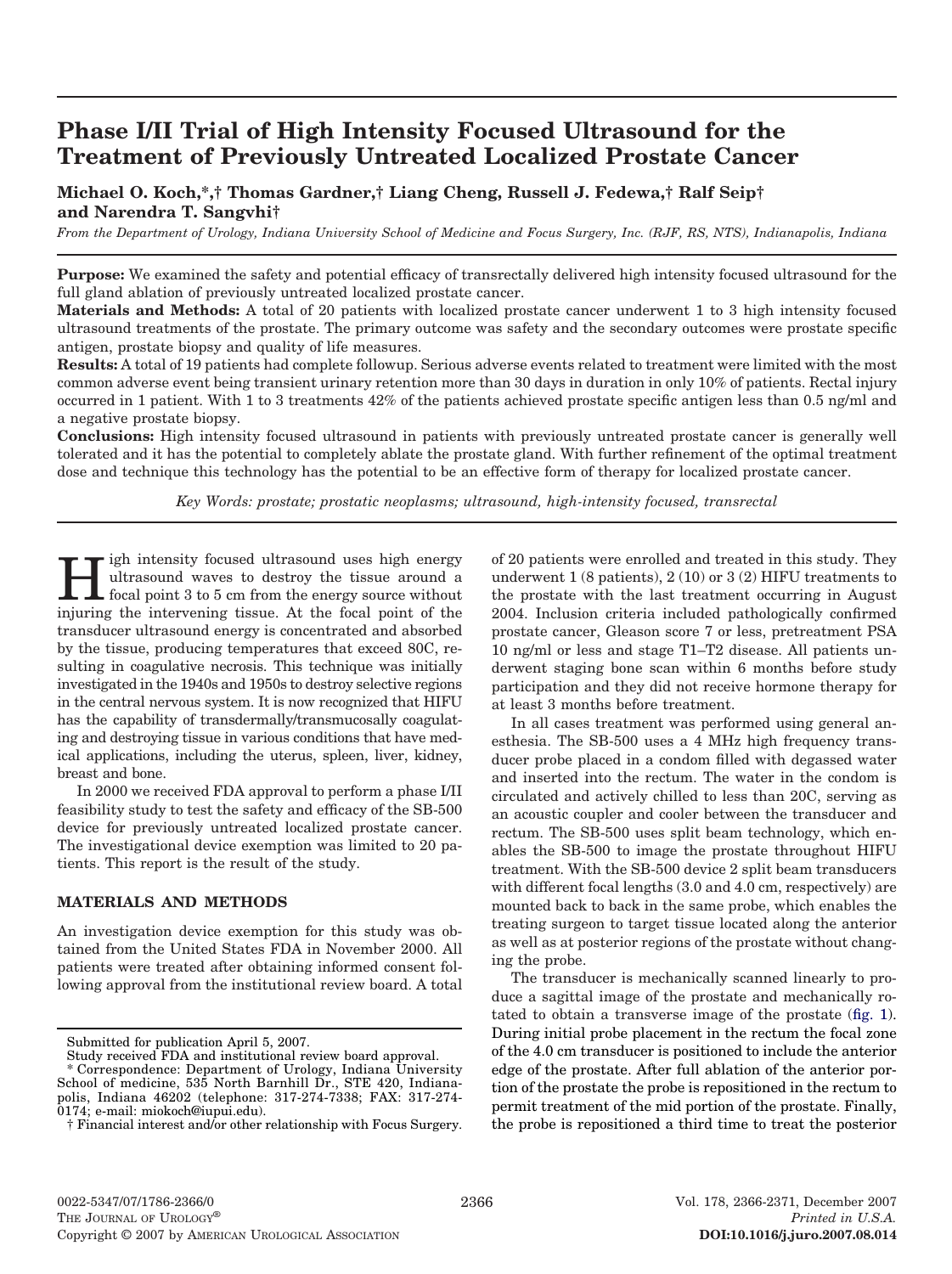<span id="page-1-0"></span>

FIG. 1. Computer generated rendering of transducer movement and lesion placement.

portion edge of the prostate with the 3.0 cm transducer. Thus, the entire prostate is treated without the need to remove the probe.

Energy at each site is delivered in a treatment cycle, in which the treatment zone is heated for 3 seconds, followed by a cooling period of 6 seconds, during which the prostate is imaged in the transverse and sagittal planes. Under software guidance the transducer is then positioned at the next treatment site remote from the original site until the entire treatment zone has been ablated. This treatment approach allows the cooling of each treatment site to limit tissue heating outside of the targeted region.

Of the 34 treatments 29 used a percutaneous cystostomy tube, which was placed just before treatment. A Foley catheter was placed after treatment in 5 cases. To determine when urinary retention resolved this tube was capped while the patient emptied the bladder, and then opened to empty the bladder and determine residual urine volume. The catheters were removed when post-void residual urine volume was less than 100 ml. The Appendix shows the patient followup protocol.

This protocol was designed to primarily assess the safety of this device. However, we designed this trial to only include patients with a high probability of having disease confined to the prostate. We collected efficacy data, including serum PSA determinations, at each visit and extended core needle biopsy of the prostate was done at study termination. A minimum 10-core prostate biopsy was performed in all patients at 180 days and patients were re-treated if biopsy showed persistent malignancy. All patients were offered retreatment when a positive biopsy was obtained, up to a maximum of 3 HIFU treatments. All patients were informed of alternative treatments before each re-treatment.

## **RESULTS**

A total of 23 patients enrolled in this study. Three men failed the screening processing, resulting in 20 who were treated with HIFU for prostate cancer. One of the 20 patients who underwent HIFU treatment to the prostate experienced myocardial infarction unrelated to HIFU treatment and died 145 days after treatment, resulting in 19 with full followup data available.

Eight patients underwent a single HIFU treatment, 10 underwent 2 treatments and 2 underwent 3 treatments. Five patients had negative biopsies but PSA greater than 0.5 ng/ml. They were not re-treated using HIFU. Six patients had positive biopsies. They refused further HIFU treatment or elected alternative treatment.

#### **Efficacy**

Figure 2 shows PSA results. After each treatment PSA demonstrated a dramatic increase at 48 hours with a PSA nadir achieved by 90 days for 88% of treatments. Four cases achieved the lowest PSA measure at 6 months. A single patient was on luteinizing hormone-releasing hormone agonist therapy 6 months before HIFU treatment. In this patient PSA was less than 0.1 ng/ml before treatment and it remained so after treatment. Biopsy was negative at 180 days.

[Table 1](#page-2-0) lists prostate biopsy results. At the onset of this study the optimal energy to be delivered to the prostate was unknown. It was based in part on preclinical data in a canine model and a previous trial for the treatment of benign prostatic hyperplasia. Thus, in the spirit of a safety trial the initial total acoustic power values for the transmitted ultrasound were chosen to be low to avoid serious adverse events. Based on the results following initial treatments total acoustic power values were increased and results improved in re-treated cases.

The primary efficacy end point for this study was PSA less than 0.5 ng/ml and negative prostate biopsy at 180 days. [Table 2](#page-2-0) shows the results using those success criteria.

## **Adverse Effects**

[Table 3](#page-2-0) lists adverse effects. The most serious adverse effect was the cardiac mortality that occurred approximately 145 days after treatment. That patient experienced no complications of therapy and had PSA less than 0.5 ng/ml at the time of death. This death was determined to be unrelated to



## **Average PSA**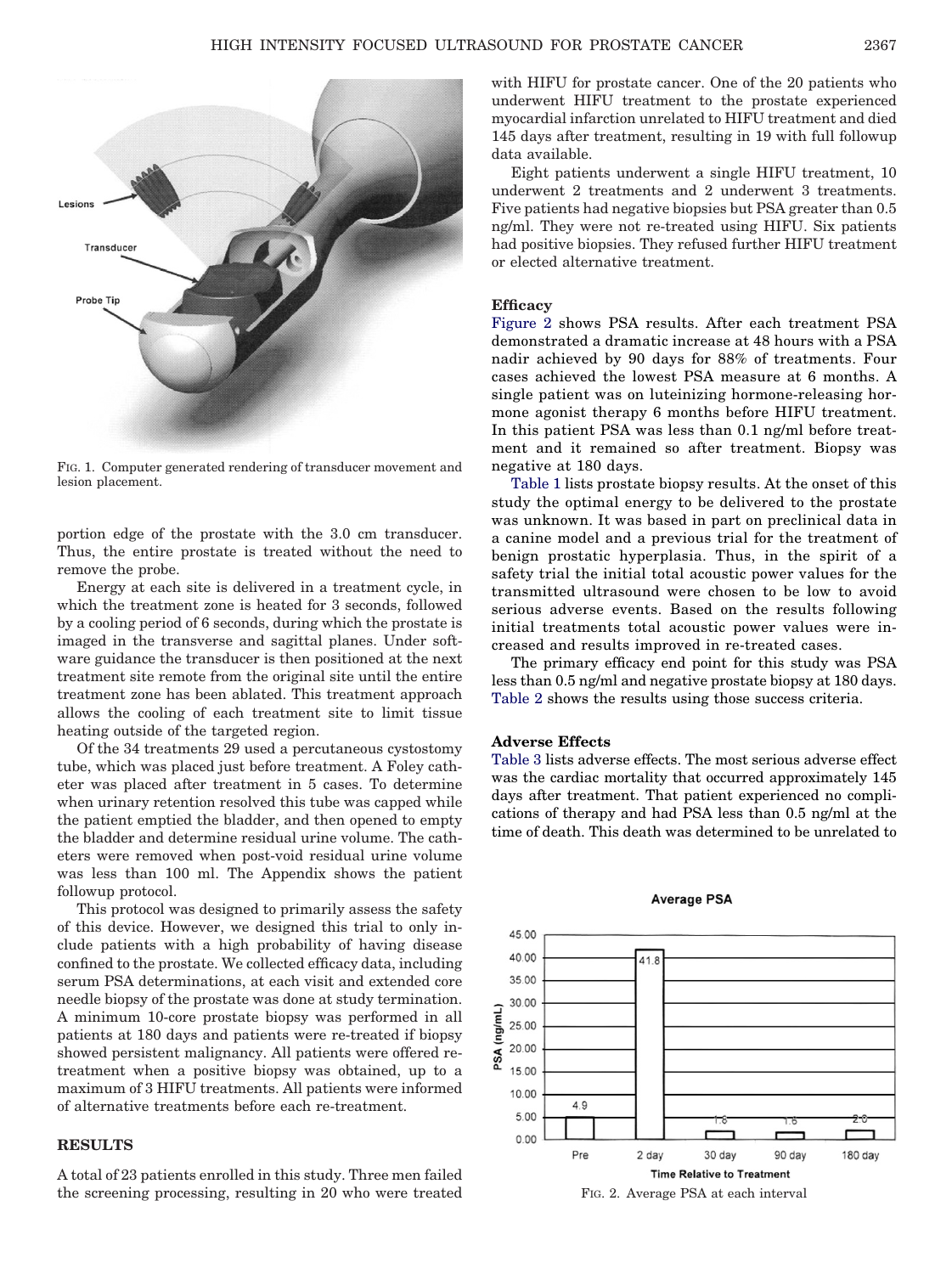<span id="page-2-0"></span>

| TABLE 1. Biopsy results of each treatment |          |          |               |                      |
|-------------------------------------------|----------|----------|---------------|----------------------|
|                                           |          |          | Treatment No. |                      |
|                                           | Overall  |          |               |                      |
| No. neg                                   | 13       | 5        |               |                      |
| No. pos                                   |          | 15       | 5             |                      |
| Total No.<br>$\%$ Neg                     | 19<br>68 | 19<br>26 | 12<br>58      | $\overline{2}$<br>50 |

HIFU treatment. The most serious adverse effect related to treatment was a rectourethral fistula, which occurred during re-treatment in 1 patient. This patient was treated with diverting colostomy and the fistula subsequently healed without further intervention. This developed after a second treatment in a patient after we increased the energy delivered. We believe in retrospect that it was due to positioning the focal zone too close to the rectal wall.

Transient urinary retention occurred following every treatment with 2 treatments resulting in urinary retention greater than 30 days in duration. Mean catheterization time was 12 days (range 2 to 44). No patient experienced bladder neck contracture or urinary stricture during the study course.

Urinary dysfunction was assessed using I-PSS. Table 4 shows I-PSS results by symptom grade, including mild—less than 8, moderate— 8 to 19 and severe—20 to 35. There was a general decrease in I-PSS symptom score ( $p = 0.08$ ). Of the 19 patients 12 experienced a decreased I-PSS score, in 2 scores were unchanged and 5 reported an increase in symptoms. No patient required transurethral surgery.

Urinary incontinence was assessed by physician interview at each outpatient visit. While 4 patients reported urinary incontinence, none reported the need to wear pads.

ED was assessed using IIEF-5 with certain definitions for the IIEF-5 score, including no ED—22 to 25, mild ED—17 to 21, mild to moderate ED—12 to 16, moderate ED— 8 to 11 and severe ED—less than 8. Ten patients who were potent before treatment attempted sexual activity following treatment, including 8 with no ED and 2 with mild ED. Six months after treatment 4 of these patients reported severe ED, none reported moderate ED, 2 reported mild-moderate ED, 1 reported mild ED and 3 reported no ED.

## **DISCUSSION**

HIFU was initially tested in experiments in the canine prostate by  $Gelet$ ,<sup>1</sup> Bihrle<sup>2</sup> and Kincaide<sup>3</sup> et al. Use of the transrectal probe for treating benign prostatic hyperplasia in humans was first reported in the mid 1980s by Bihrle et al from the department of urology at our institution<sup>4</sup> and by Madersbacher et al from Vienna.<sup>5</sup> In this study HIFU was

|             |         |    | Treatment No. |    |
|-------------|---------|----|---------------|----|
|             | Overall |    |               |    |
| No. success |         |    | 5             |    |
| No. failure | וו      | 17 |               |    |
| Total No.   | 19      | 19 | 12            |    |
| $%$ Success | 42      | וו | 42            | 50 |

| TABLE 3. Adverse effects of HIFU treatment   |       |                                      |                                      |
|----------------------------------------------|-------|--------------------------------------|--------------------------------------|
| Adverse Effect                               |       | No. Pts $(\%)$ No. Treatments $(\%)$ | No. Unresolved<br>by 180 Days $(\%)$ |
| Overall                                      | 20    | 34                                   |                                      |
| Anal discomfort                              | 1(5)  | 1<br>(3)                             | 0                                    |
| Bladder stone                                | 1(5)  | (3)<br>$\mathbf{1}$                  | $_{0}$                               |
| Bladder spasm                                | 1(5)  | (3)<br>$\mathbf{1}$                  | 0                                    |
| Dysuria                                      | 3(15) | 3(9)                                 | 0                                    |
| Epididymitis                                 | 1(5)  | 1(3)                                 | 0                                    |
| Gross hematuria                              | 3(15) | 3(9)                                 | 0                                    |
| Perineal<br>discomfort                       | 1(5)  | 1(3)                                 | 0                                    |
| Rectourethral<br>fistula                     | 1(5)  | (3)<br>1                             | $\Omega$                             |
| Urinary<br>incontinence                      | 4(20) | 5(15)                                | 1(5)                                 |
| Urinary retention<br>greater than 30<br>days | 2(10) | 2(6)                                 | $\Omega$                             |
| Urinary tract<br>infection                   | 8(40) | 9(26)                                | 1(5)                                 |

used to coagulate the periurethral area of the prostate. Two subsequent and larger studies examined the efficacy and safety of HIFU for symptomatic benign prostatic hyperplasia.<sup>6,7</sup>

Madersbacher et al were the first to examine the feasibility of HIFU for localized prostate cancer.<sup>8</sup> They found that, when it was administered before radical prostatectomy, HIFU resulted in a sharply demarcated lesion without injury to the rectal wall or neurovascular bundles. Beerlage et al subsequently confirmed these findings using the Ablatherm<sup>®</sup> device.<sup>9</sup>

Kiel et al treated 62 patients with localized prostate cancer with the Ablatherm between 1997 and 2000.<sup>10</sup> Overall these investigators used relatively lax criteria for treatment success, defining this as negative biopsies and PSA less than 4 ng/ml. These criteria were met by 87% of the low risk and 55% of the moderate risk group. Of patients at low risk 71% achieved a PSA nadir of less than 1.0 ng/ml and a negative biopsy, while 46% of those at high risk had a negative biopsy and a PSA nadir of less than 0.5 ng/ml.

In 2000 Chaussy and Thuroff reported a 3-year experience with HIFU using the Ablatherm device for localized prostate cancer.<sup>11,12</sup> A total of 232 HIFU sessions were done in 184 patients (1.26 treatments per patient), 48% of the patients received neoadjuvant hormonal therapy and mean followup was 193 days. These investigators noted a decrease in the incidence of rectourethral fistulas from 3% to 0.5% as a result of adding a cooling coupling fluid in the rectum. They also reported that a third of their patients had significant voiding symptoms before treatment and they underwent transurethral prostatic resection postoperatively.

As reported in 2003, recent results of the Ablatherm device described HIFU treatments in 402 patients treated

|               | TABLE 4. Urinary symptom grade after HIFU treatment |           |
|---------------|-----------------------------------------------------|-----------|
|               | No. Pts                                             |           |
| Symptom Grade | Enrollment                                          | Study End |
| Mild          | 10                                                  | 15        |
| Moderate      |                                                     |           |
| Severe        |                                                     |           |
| Totals        | 19                                                  | 19        |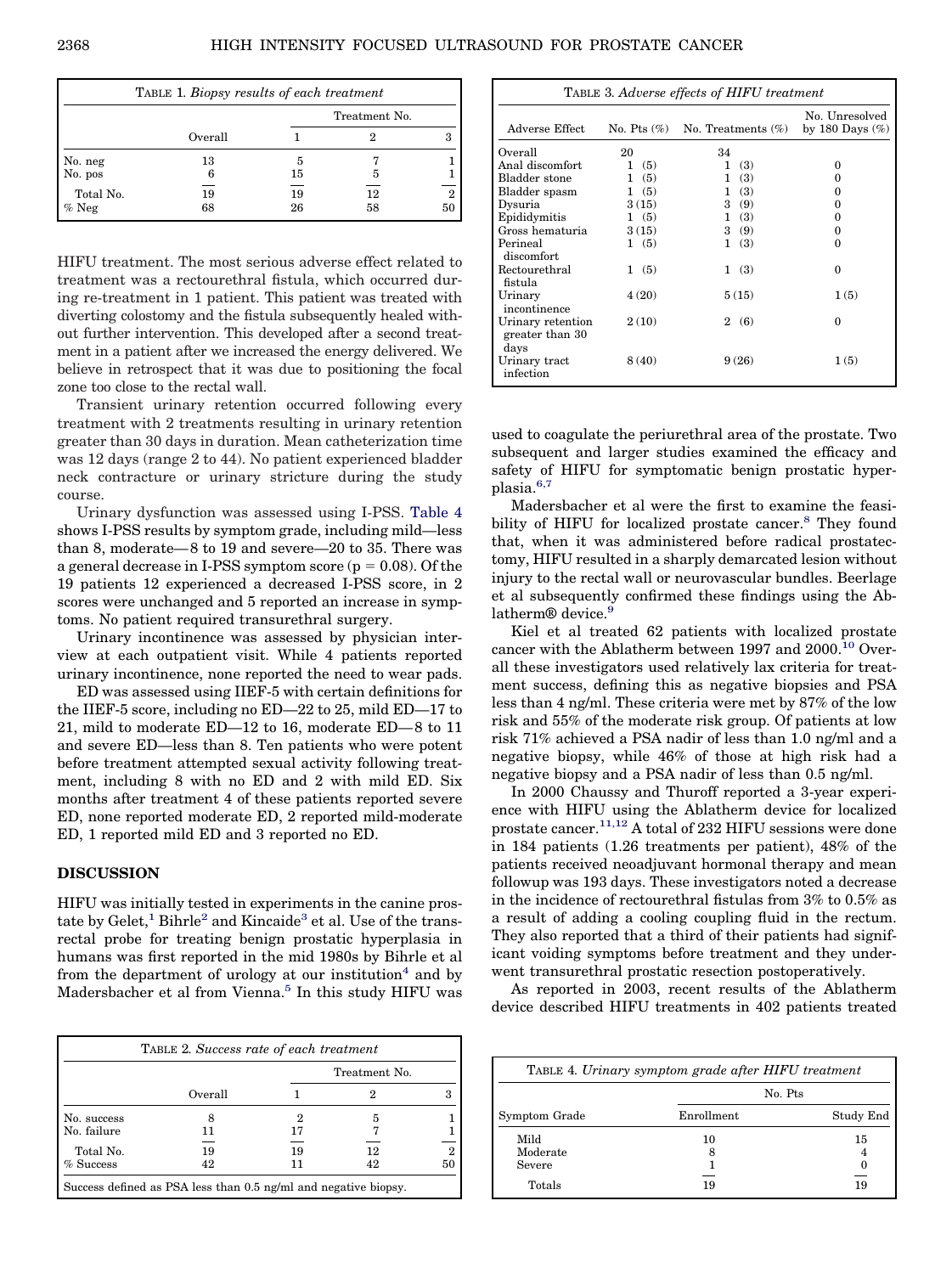<span id="page-3-0"></span>at 6 sites in Europe.<sup>[13](#page-4-0)</sup> A total of 35 patients  $(9%)$  underwent previous radiation therapy and 104 (26%) were being treated with some form of hormonal therapy. The average number of treatments per patient was 1.47 with 28% of patients requiring 2 treatment sessions. A total of 288 patients underwent sextant biopsy after HIFU and 87% had a negative biopsy, including 92%, 86% and 82% in the low, intermediate and high risk groups, respectively. Mean nadir PSA in the low, intermediate and high risk groups was 1.3, 1.4 and 3.1 ng/ml, respectively. Complications were similar to what we noted in our study. The most serious complication was urethrorectal fistula, which developed in 5 patients (1.2%) before the use of the rectal cooling device. Complications have been associated more often with re-treatment,  $14$ as in our study. Mild to moderate stress incontinence developed in 11% and 3% of the patients, respectively, while severe incontinence requiring intervention developed in 1.5%. Finally, impotence was reported in only 35% of patients.

Uchida et al are the only investigators to report experience with the Sonablate® 200 device for localized prostate cancer[.15](#page-4-0) A PSA nadir of less than 0.5, 0.5 to 1.0 and 1.01 to 2.0 ng/ml was achieved in 65%, 25% and 10% of patients, respectively. This group subsequently reported an overall 5-year biochemical disease-free rate of  $67\%$ .<sup>16,17</sup> Patients with preoperative PSA less than 10 ng/ml demonstrated a 5-year disease-free survival rate of 88%.

This report describes the results of the first successfully completed United States based clinical study of HIFU treatment for low risk prostate cancer receiving no other therapy. This study was structured as a feasibility study to demonstrate the safety and to a lesser degree the efficacy of SB-500 technology. Using a success definition of a negative extended field biopsy at 6 months and a PSA nadir of less than 0.5 ng/ml success was achieved in 42% of patients overall and in 65% of those who underwent re-treatment, when indicated. Transient urinary retention developed in all patients and a single patient had a rectourethral fistula, which healed with temporary fecal diversion.

The initial treatments in each patient were generally disappointing [\(tables 1](#page-2-0) and [2\)](#page-2-0). To investigate this issue after treating the first 5 patients an amendment was made to the protocol to permit the insertion of needle thermocouples in and adjacent to the prostate. This thermocouple feedback was used to adjust the power levels for re-treatments, resulting in an improved success rate. In addition, an analysis of energy density was performed by determining the acoustic energy transmitted into the prostate, normalized for prostate volume. This study demonstrated that initial treatments that resulted in a negative biopsy had a significantly higher energy density than treatments that resulted in a positive biopsy  $(p \le 0.02)$ . A recent publication presents an approach for controlling transmitted power levels that consistently produced a nadir PSA of less than 0.2 ng/ml in 21 of 25 patients.<sup>18</sup>

## **CONCLUSIONS**

The study demonstrates the feasibility of full ablation of the prostate with adequate power levels. Full prostate ablation induces temporary prostatic swelling and voiding dysfunction but long-term serious complications are unusual. This feasibility study was a critical piece in obtaining an FDA

investigational device exemption for the pivotal study of the SB-500 for localized prostate cancer. HIFU technology holds promise as an approach to ablate the prostate with acceptable morbidity.

### **APPENDIX**

| <b>Followup Schema</b>                      |                                      |                                             |                                                                                                         |
|---------------------------------------------|--------------------------------------|---------------------------------------------|---------------------------------------------------------------------------------------------------------|
| 48 Hours                                    | 30 Days                              | 90 Days                                     | 180 Days                                                                                                |
| Physical<br>examination,<br>anoscopy        | Physical<br>examination              | Physical<br>examination                     | Physical<br>examination                                                                                 |
| <b>PSA</b><br>Quality of life<br>assessment | PSA<br>Quality of life<br>assessment | <b>PSA</b><br>Quality of life<br>assessment | <b>PSA</b><br>Quality of life<br>assessment<br>Needle biopsy<br>of prostate<br>(minimum of<br>10 cores) |

| <b>Abbreviations and Acronyms</b> |  |                                              |  |  |
|-----------------------------------|--|----------------------------------------------|--|--|
|                                   |  | $ED = \text{erectile}$ dysfunction           |  |  |
|                                   |  | $FDA =$ Food and Drug Administration         |  |  |
|                                   |  | $HIFU = high intensity focused ultrasound$   |  |  |
|                                   |  | I-PSS = International Prostate Symptom Score |  |  |
|                                   |  | $PSA =$ prostate specific antigen            |  |  |
|                                   |  | $SB-500 =$ Sonablate 500                     |  |  |

## **REFERENCES**

- 1. Gelet A, Chapelon JY, Margonari J, Theillere Y, Gorry F, Cathingnol D et al: Prostatic tissue destruction by highintensity focused ultrasound: experimentation on canine prostate. J Endourol 1993; **7:** 3.
- 2. Bihrle R, Foster RS, Sanghvi NT, Fry EJ and Donohue JP: High-intensity focused ultrasound in the treatment of prostatic tissue. Urology, suppl., 1994; **43:** 21.
- 3. Kincaide LF, Sanghvi NT, Cummings O, Bihrle R, Foster RS, Zaitsev A et al: Noninvasive ultrasonic subtotal ablation of the prostate in dogs. Am J Vet Res 1996; **57:** 8.
- 4. Bihrle R, Foster R, Sanghvi NT, Donohue JP and Hood PJ: High intensity focused ultrasound for the treatment of benign prostatic hyperplasia: early United States experience. J Urol 1994; **151:** 1271.
- 5. Madersbacher S, Kratzik C, Susani M and Marberger M: Tissue ablation benign prostatic hyperplasia using high intensity focused ultrasound. J Urol 1994; **152:** 1956.
- 6. Madersbacher S, Schatzl G, Djavan B, Stulnig T and Marberger M: Long-term outcome of transrectal high-intensity focused ultrasound therapy for benign prostatic hyperplasia. Eur Urol 2000; **37:** 687.
- 7. Nakamura K, Baba S, Saito S, Tachibana M and Murai M: High-intensity focused ultrasound energy for benign prostatic hyperplasia: clinical response at 6 months to treatment using Sonablate 200. J Endourol 1997; **11:** 197.
- 8. Madersbacher S, Pedevilla M, Vingers L, Susani M and Marberger M: Effect of high-intensity focused ultrasound on human prostate cancer in vivo. Cancer Res 1995; **55:** 3346.
- 9. Beerlage HP, van Leenders GJ, Oosterhof GO, Witjes JA, Ruijter ET, van de Kaa CA et al: High-intensity focused ultrasound followed after one to two weeks by radical retropubic prostatectomy: results of a prospective study. Prostate 1999; **39:** 41.
- 10. Kiel HJ, Wieland WF and Rossler W: Local control of prostate cancer by transrectal HIFU-therapy. Arch Ital Urol Androl 2000; **72:** 313.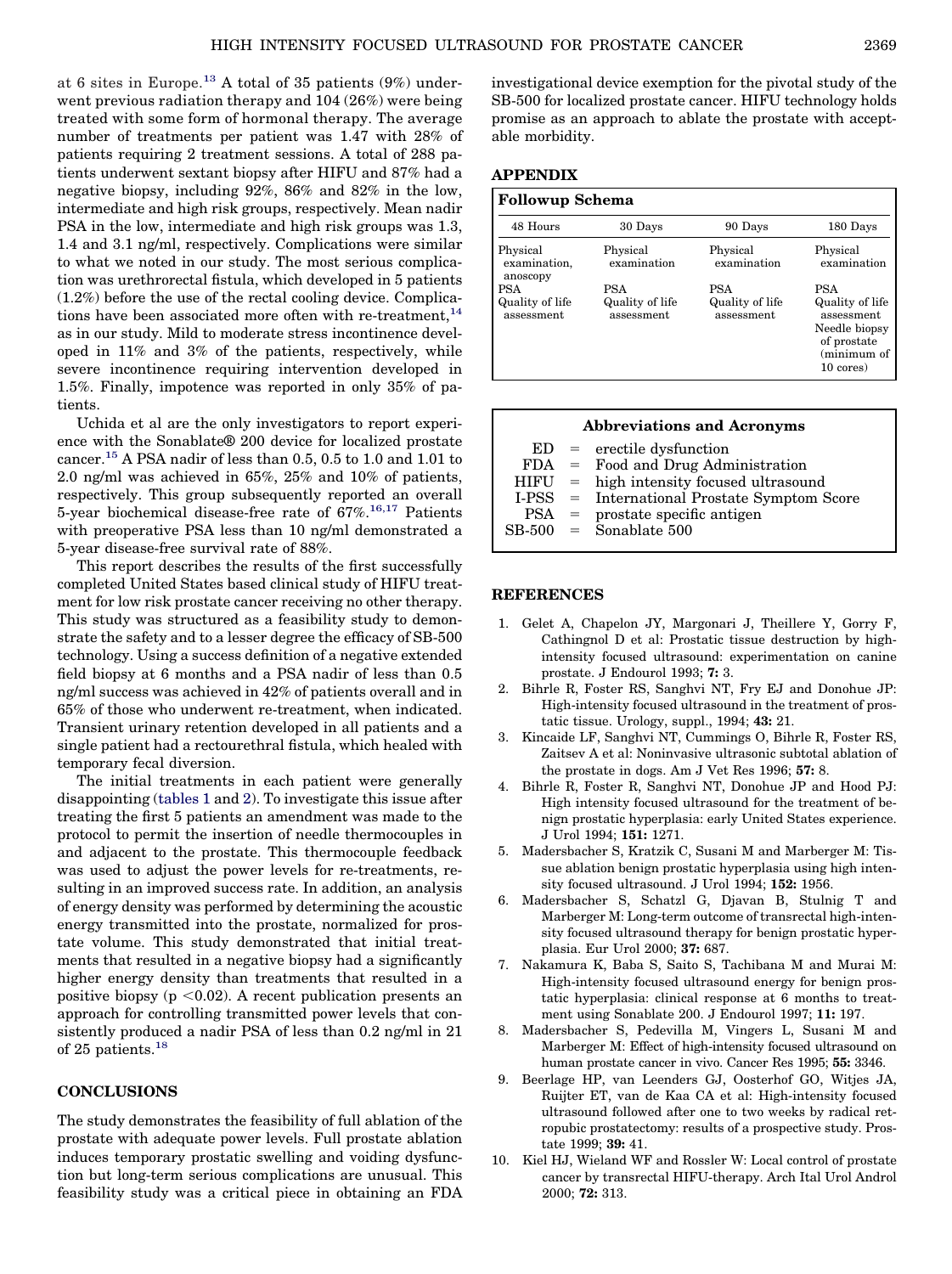- 11. Chaussy C and Thuroff S: High-intensity focused ultrasound in prostate cancer: results after 3 years. Mol Urol 2000; **4:** 179.
- 12. Thuroff S and Chaussy C: High-intensity focused ultrasound: complications and adverse events. Mol Urol 2000; **4:** 183.
- 13. Thüroff S, Chaussy CC, Vallancien G, Wieland W, Kiel HJ, Le Duc A et al: High-intensity focused ultrasound and localized prostate cancer: efficacy results from the European multicentric study. J Endourol 2003; **17:** 673.
- 14. Blana A, Rogenhofer S, Ganzer R, Wild PJ, Wieland WF and Walter B: Morbidity associated with repeated transrectal high-intensity focused ultrasound treatment of localized prostate cancer. World J Urol 2006; **24:** 585.
- 15. Uchida T, Sanghvi NT, Gardner TA, Koch MO, Ishii D, Minei S et al: Transrectal high-intensity focused ultrasound for treatment of patients with stage T1b–T2bN0M0 localized prostate cancer. Urology 2002; **59:** 394.
- 16. Uchida T: High intensity focused ultrasound for localized prostate cancer. Nippon Rinsho 2005; **63:** 345.
- 17. Uchida T, Baba S, Irie A, Soh S, Masumori N, Tsukamoto T et al: Transrectal high-intensity focused ultrasound in the treatment of localized prostate cancer: a multicenter study. Hinyokika Kiyo 2005; **51:** 651.
- 18. Fedewa RF, Carlson RF, Seip R, Sanghvi NT, Koch MO and Gardner TA: Prediction of success for HIFU treatments of prostate cancer based on acoustic energy density. IEEE Ultrasonics Symposium 2006; p 732.

## **EDITORIAL COMMENTS**

HIFU is a noninvasive therapy for prostate cancer that has been investigated for more then 10 years. These authors report a feasibility study in a small group of 20 patients with the SB-500 device. The focus of this report is short-term safety and efficacy, which is novel since the literature does not contain many reports of patients treated with this device. This study accurately evaluates adverse events and shows HIFU to be associated with low morbidity except for a rectourethral fistula that occurred early in the series. Objective evaluation of efficacy in this study was limited by the fact that the energy delivered to the prostate was increased during the trial due to poor initial cancer control results. In Europe HIFU is no longer considered an experimental treatment because longer followup has been reported, particularly with the Ablatherm device lately.<sup>1</sup> The value of a study with a 6-month followup is limited at a time when the role of HIFU must be defined by series with long-term followup.<sup>2</sup>

#### **Andreas Blana**

Department of Urology St. Josef Hospital University of Regensburg Regensburg, Germany

- 1. Poissonnier L, Chapelon JY, Rouviere O, Curiel L, Bouvier R, Martin X et al: Control of prostate cancer by transrectal HIFU in 227 patients. Eur Urol 2007; **51:** 381.
- 2. Rewcastle JC: High intensity focused ultrasound for prostate cancer: a review of the scientific foundation, technology and clinical outcomes. Technol Cancer Res Treat 2006; **5:** 619.

According to these authors the primary goal of the study was to document the safety of the method and secondarily to show the potential efficacy of transrectally delivered HIFU with the Sonablate. Neither topic shows convincing results. This study in a small group of patients suffers from some

limitations that make the comparison of the 2 actually available devices difficult. The series does not define the real potential of HIFU treatment for prostate cancer. During 3½ years a low number of patients (20) were treated with the Sonablate. Since a followup of only 180 days is reported after the last treatment in 2004, the major question that remains is what happened to the patients after the reported 6-month followup?

The authors confirm the use of the device for full gland ablation but they were only able to achieve this in 20% of patients with the first treatment. The overall statistic for the nadir shows a 90-day nadir of 1.6 ng/ml. This excludes full gland treatment. Other studies show a nadir of 0.1 ng/ml, which documents more complete treatment (reference 14 in article).

A 5% incidence of rectourethral fistula and a urinary incontinence rate of 20% do not represent a low complication rate. Obviously no patients in this study needed transurethral intervention. This is in contrast to other investigators who reported a 30% incidence rate of obstruction after HIFU, requiring transurethral prostate resection. The short followup in this study may be responsible for the low number of surgical events after HIFU. These authors provide no data on potency after HIFU.

The 2 serial HIFU devices (Ablatherm and Sonablate) have multiple technological differences in construction, security features, indications and results.<sup>1</sup> Since the article mentions these differences, each device should have been adequately discussed. The only common features of the 2 technologies are the name HIFU and the piezoelectric transducer placed by the transrectal approach. Experimental and clinical research, and data on 1 of these devices should not automatically enable conclusions about the efficacy, side effects and profile of the other device.

As documented by more than 10,000 treatments in Europe and multiple publications, HIFU already provides reliable treatment for organ confined prostate cancer, and delivers promising results as salvage therapy after external beam radiotherapy and even after radical prostatectomy.

HIFU may already justifiably be stated to be a new treatment option in urology.

> **Christian G. Chaussy** Department of Urology Klinikum Muenchen-Harlaching Muenchen, Germany

1. Azzouz H and de la Rosette JJMCH: HIFU: local treatment of prostate cancer. EAU-EBU Update Series 2006; **4:** 62.

Recently the trend in all surgical disciplines has been toward less invasive treatments. The growing interest in HIFU technology stems from its many potential applications as minimally invasive therapy. Recently HIFU has been used in many countries for localized prostate cancer and salvage therapy after radiation.<sup>1,2</sup> This is the first report from the United States in which the second-generation HIFU device was tested in a phase I/II clinical study for localized prostate cancer. I hope that HIFU will be validated in a well designed, multicenter, phase III study in the United States and receive approval from the FDA. This report would provide interesting information on HIFU technology to urologists. In the near future many patients with

<span id="page-4-0"></span>